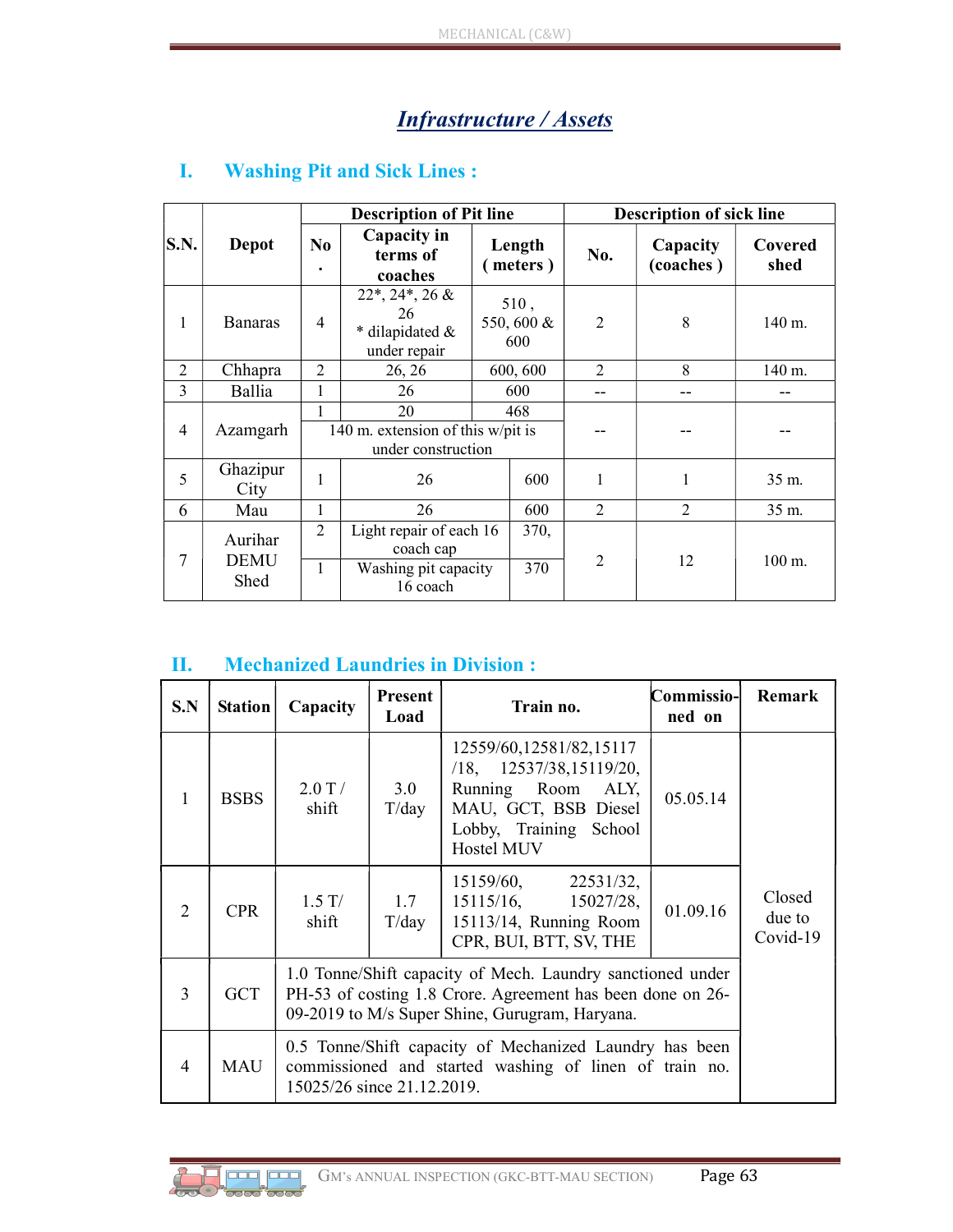| <b>P.F. NO.</b><br><b>Depot</b> |                         | <b>LENGTH</b> | <b>CAPACITY</b> | DIA OF           |                  |  |
|---------------------------------|-------------------------|---------------|-----------------|------------------|------------------|--|
|                                 |                         | (meter)       |                 | <b>HYD. PIPE</b> | Remark           |  |
| <b>CPR</b>                      | $\mathbf{1}$            | 556           | 24              | $\overline{6}$ " |                  |  |
|                                 | $\overline{2}$          | 600           | 26              | $\overline{6}$ " |                  |  |
|                                 | 3&4                     | 600           | 26              | 6"               |                  |  |
|                                 | 5                       | 600           | 26              | $\overline{6}$ " |                  |  |
| <b>BSBS</b>                     | 1                       | 600           | 26              | 6"               |                  |  |
|                                 | $\sqrt{2}$              | 516           | 23              | 6"               | Quick Watering   |  |
|                                 | $\mathfrak{Z}$          | 562           | 25              | 6"               | system available |  |
|                                 | $\overline{4}$          | 560           | 25              | 6"               |                  |  |
|                                 | $5 - 6$                 | 575           | 25              | $\overline{6}$ " |                  |  |
|                                 | $\tau$                  | 560           | 25              | 6"               |                  |  |
|                                 | $8\,$                   | 600           | 26              | 6"               |                  |  |
| <b>BCY</b>                      | 1 & 2                   | 600           | 26              | 6"               |                  |  |
|                                 | $3 - 4$                 | 550           | 24              | 6"               |                  |  |
|                                 | $\overline{5}$          | 550           | 24              | $\overline{6}$ " |                  |  |
| <b>MAU</b>                      | $\mathbf 1$             | 612           | 27              | 4"               |                  |  |
|                                 | $\mathfrak{2}$          | 373           | 16              | 3"               |                  |  |
|                                 | $\overline{3}$          | 333           | 14              | 4"               |                  |  |
|                                 | $\overline{4}$          | 636           | 28              | 3" & 4"          |                  |  |
|                                 | <b>ART</b> siding       | 88            | $\overline{4}$  | $\overline{3}$ " |                  |  |
| <b>BUI</b>                      | 1                       | 610           | 27              | 4" & 6"          |                  |  |
|                                 | $\overline{2}$          | 576           | 25              | $\overline{6}$ " |                  |  |
| <b>BTT</b>                      | $\mathbf{1}$            | 430           | 19              | 6"               |                  |  |
|                                 | $\overline{2}$          | 289           | 13              | 4"               |                  |  |
|                                 | 3 & 4                   | 418           | 18              | 3"               |                  |  |
|                                 | 5                       | 465           | 21              | 6"               |                  |  |
| SV                              | $\mathbf{1}$            | 610           | 27              | $\overline{6}$ " |                  |  |
|                                 | $\mathfrak{Z}$          | 598           | 26              | $\overline{6}$ " |                  |  |
|                                 | $\overline{4}$          | 265           | 12              | 6"               |                  |  |
| <b>ALY</b>                      | $\mathbf{1}$            | 403           | 18              | $3''$ & 4"       |                  |  |
|                                 | $\sqrt{2}$              | 250           | 11              | 3"               |                  |  |
|                                 | $\overline{\mathbf{3}}$ | 320           | 14              | 3"               |                  |  |
| AMH                             | $\mathbf{I}$            | 570           | 25              | 6''/3''          |                  |  |
|                                 | $\overline{2}$          | 633           | 27              | $\overline{6}$ " |                  |  |
| <b>GCT</b>                      | $\mathbf{1}$            | 600           | 26              | 6"               |                  |  |
|                                 | $\overline{2}$          | 600           | 26              | $\overline{6}$ " |                  |  |
| <b>THE</b>                      | $\overline{3}$          | 535           | 24              | 3'' & 4''        |                  |  |
| CI                              | $\mathfrak{Z}$          | 220           | 10              | 4"               |                  |  |

# III. Carriage Hydrant facilities for watering and cleaning of coaches :